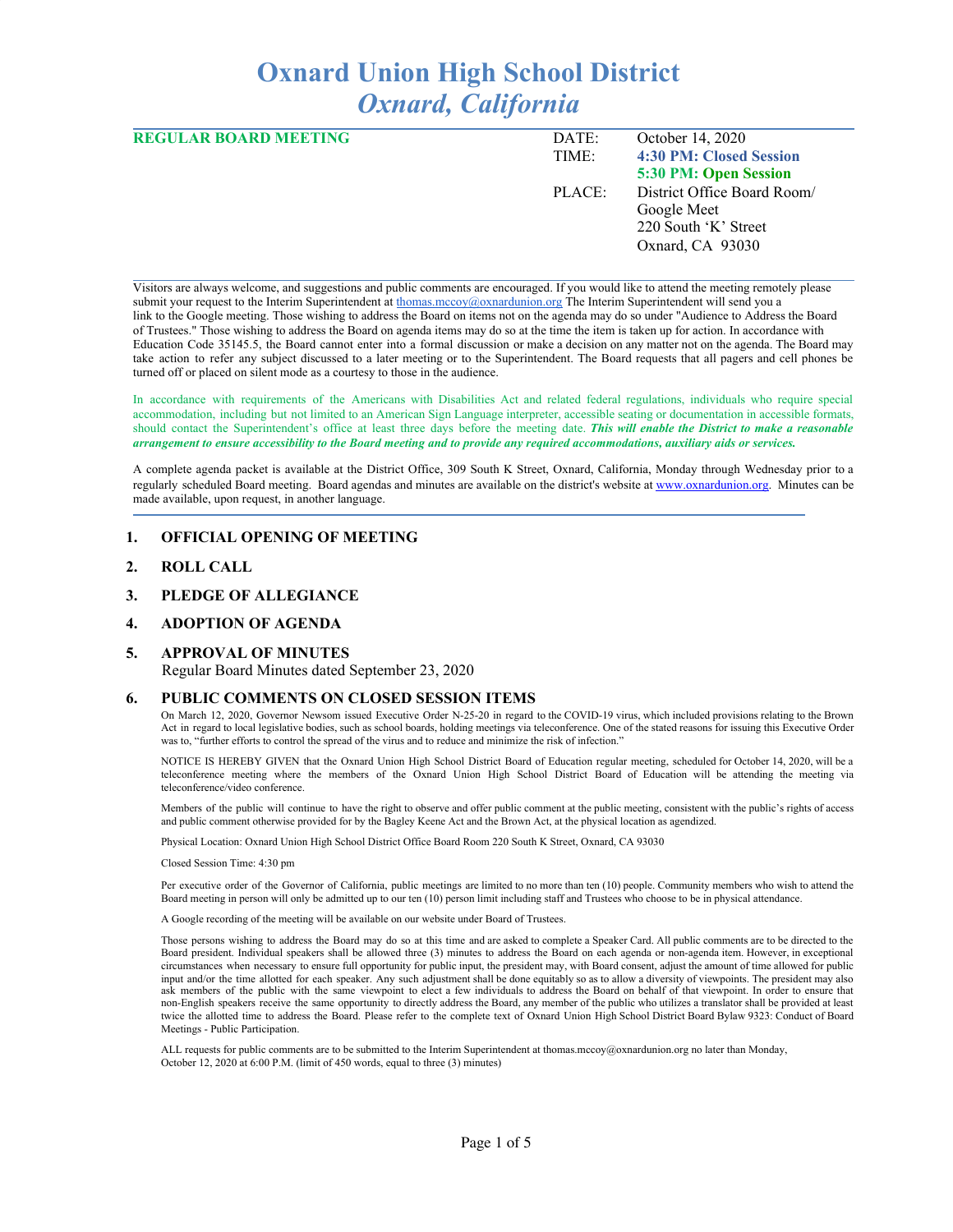## **7. CLOSED SESSION**

During this time, the Board may adjourn to Closed Session to discuss confidential material relating to the following items.

- A. Public Employee: Discipline/Dismissal/Release/Resignation/Appointment/Reassignment/ Employment-Government Code Section 54957(b)(1)
- B. Conference with Labor Negotiator(s): Government Code Section 54957.6
	- Agency Negotiator: Dr. Deborah Salgado, Assistant Superintendent-Human Resources
		- Employee Organization: Oxnard Federation of Teachers and School Employees (OFTSE) - Classified Bargaining Unit
		- Employee Organization: California School Employee Association (CSEA) - Campus Supervisor Bargaining Unit
- C. Student Personnel: [Education Code §35146, 48912, 48919]
- D. Consideration of Confidential Student Issues Other Than Expulsion and Suspension, Pursuant to Education Code §35146
- E. Conference with Legal Counsel Anticipated Litigation, Pursuant to Government Code § 54956.9 (d) a. Number of cases: Three
- F. Conference with Real Property Negotiator (Govt. Code § 54956.8) PROPERTY: Multiple District-owned parcels, including: (1) District Office Campus, 220, 309, and 315 South K Street, Oxnard, CA, APNs 202-0-010-630 & -740; (2) 1101 W. 2nd St., Oxnard, APN 202-0-233-355; (3) 280 and 300 Skyway Drive, Camarillo, CA, APN 230-0-130-105; and (4) 15 Stearman Street, Camarillo, CA, APN 230-0-130-115 AGENCY NEGOTIATOR: Jeff Weinstein, Assistant Superintendent Business Services and Dr. Joel Kirschenstein, Consultant Sage Realty Group Inc. NEGOTIATING PARTIES: To be determined UNDER NEGOTIATION: Price and terms of payment

### **8. RECONVENE IN PUBLIC: REPORT ON CLOSED SESSION ACTION**

### **9. RECOGNITION**

Student Recognition - Rancho Campana High School

### **10. PUBLIC COMMENTS TO ADDRESS THE BOARD OF TRUSTEES**

On March 12, 2020, Governor Newsom issued Executive Order N-25-20 in regard to the COVID-19 virus, which included provisions relating to the Brown Act in regard to local legislative bodies, such as school boards, holding meetings via teleconference. One of the stated reasons for issuing this Executive Order was to, "further efforts to control the spread of the virus and to reduce and minimize the risk of infection."

NOTICE IS HEREBY GIVEN that the Oxnard Union High School District Board of Education regular meeting, scheduled for October 14, 2020, will be a teleconference meeting where the members of the Oxnard Union High School District Board of Education will be attending the meeting via teleconference/video conference.

Members of the public will continue to have the right to observe and offer public comment at the public meeting, consistent with the public's rights of access and public comment otherwise provided for by the Bagley Keene Act and the Brown Act, at the physical location as agendized.

Physical Location: Oxnard Union High School District Office Board Room 220 South K Street, Oxnard, CA 93030

Open Session Time: 5:30 pm

Per executive order of the Governor of California, public meetings are limited to no more than ten (10) people. Community members who wish to attend the Board meeting in person will only be admitted up to our ten (10) person limit including staff and Trustees who choose to be in physical attendance. A Google recording of the meeting will be available on our website under Board of Trustees.

Those persons wishing to address the Board may do so at this time and are asked to complete a Speaker Card. All public comments are to be directed to the Board president. Individual speakers shall be allowed three (3) minutes to address the Board on each agenda or non-agenda item. However, in exceptional circumstances when necessary to ensure full opportunity for public input, the president may, with Board consent, adjust the amount of time allowed for public input and/or the time allotted for each speaker. Any such adjustment shall be done equitably so as to allow a diversity of viewpoints. The president may also ask members of the public with the same viewpoint to elect a few individuals to address the Board on behalf of that viewpoint. In order to ensure that non-English speakers receive the same opportunity to directly address the Board, any member of the public who utilizes a translator shall be provided at least twice the allotted time to address the Board. Please refer to the complete text of Oxnard Union High School District Board Bylaw 9323: Conduct of Board Meetings - Public Participation.

ALL requests for public comments are to be submitted to the Interim Superintendent at thomas.mccoy@oxnardunion.org no later than Monday, October 12, 2020 at 6:00 P.M. (limit of 450 words, equal to three (3) minutes)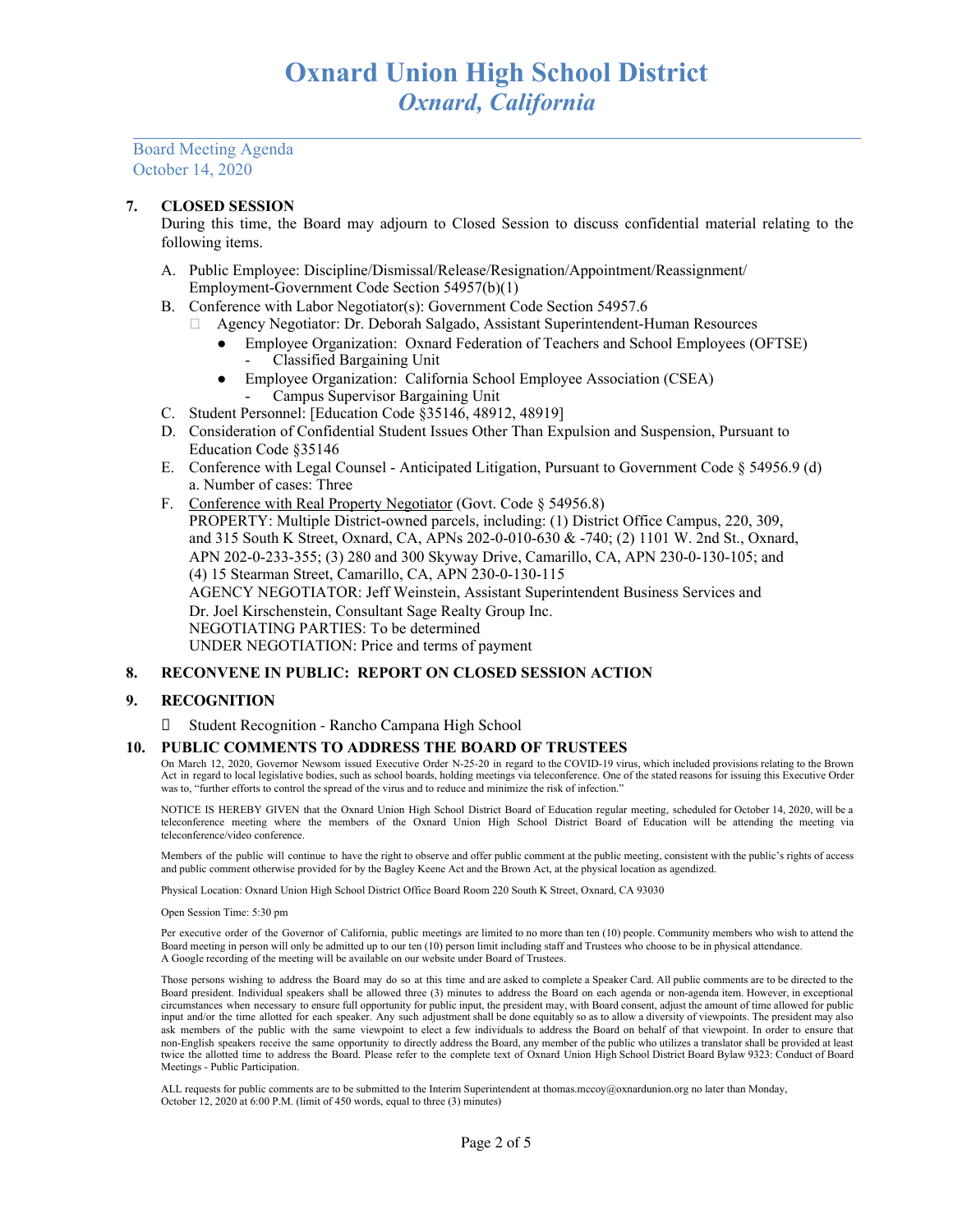# **11. SUPERINTENDENT'S REPORT**

# **12. STUDENT REPRESENTATIVE TO THE BOARD – MARINA CLEAVENGER**

# **13. CONSENT CALENDAR**

## **Business Services**

- A. Consideration of Approval of Purchase Orders, September 16-30, 2020
- B. Consideration of Approval of Revision of Designation of Representatives to the Board of Directors of the Coastal Schools Employee Benefits Organization (CSEBO)
- C. Consideration of Approval to Reject all Bids for New HVAC Modernization at OHS and PHS Bid 627
- D. Consideration of Approval of Contract Award to E.J. Harrison & Sons, Inc. for District-Wide Trash and Recycle Services Pick-Up, Bid 634
- E. Consideration of Approval of Contract Award to Schneider Electric for Solar Drive HVAC Energy Management System Modernization (Phase 5)
- F. Consideration of Approval of Contract Award to Pacificom for RMHS New Paging System
- G. Consideration of Approval of Contract Award to Twining Laboratories for Special Inspection and Testing for RCHS HVAC Modernization
- H. Consideration of Approval of Contract Award Design Fee Increase to Flewelling & Moody Architects for RCHS HVAC Modernization
- I. Consideration of Approval of Contract Award to Pacificom for Solar Drive District Office Main Distribution Frame (MDF) Data Racks and Wire Management
- J. Consideration of Approval of Contract Change Order Request for Solar Drive for Waisman Construction to Provide Cable Trays and Additional Ceiling Wire and Conduit Management
- K. Consideration of Approval of Contract Change Order Request for Solar Drive for Waisman Construction to Add Electrical per OUHSD Requested Bulletin #2
- L. Consideration of Approval of Contract Change Order Request for Solar Drive for Waisman Construction to Add Seven Doors, Frames and Hardware per OUHSD Requested Bulletin #1
- M. Consideration of Approval of Contract Change Order Request for Solar Drive for Waisman Construction to Remove Existing Pneumatic HVAC Controls
- N. Consideration of Approval of Contract Change Order Request for Solar Drive for Waisman Construction to Relocate Ten Existing Air Handlers in the Path of New Wall Construction
- O. Consideration of Approval of Contract Award to Quinn Power Systems for an Emergency 1,000KW Generator for Rio School District, OUHSD offices and OAS at 1800 Solar Drive
- P. Consideration of Approval of Contract Renewal with HopSkipDrive for District-Wide Transportation Services
- Q. Consideration of Approval of Contract Award to PLAE Flooring to Replace the HHS Weight Room Floor
- R. Consideration of Approval of Contract Award Increase to PK Architects for Additional Design and Construction Administration Services
- S. Consideration of Approval of Contract Award to Kiwitt's General Building Contractor to Revise CTE Classroom 92 Wall Systems at the HHS Industrial Arts Building
- T. Consideration of Approval of Contract Award to Smith Electric to Replace HVAC Units at CIHS Classrooms Admin-TR, T-1 & P-11
- U. Consideration of Approval of Contract Change Order Request CCN1R1 for RCHS for Moreno Valley Construction for Added Low Voltage Conduits at Seven New Relocatable Classroom Installations
- V. Consideration of Approval of Contract Change Order Request CCM4R1 for HHS for Moreno Valley Construction for Added Low Voltage Conduits at Seven New Relocatable Classroom Installations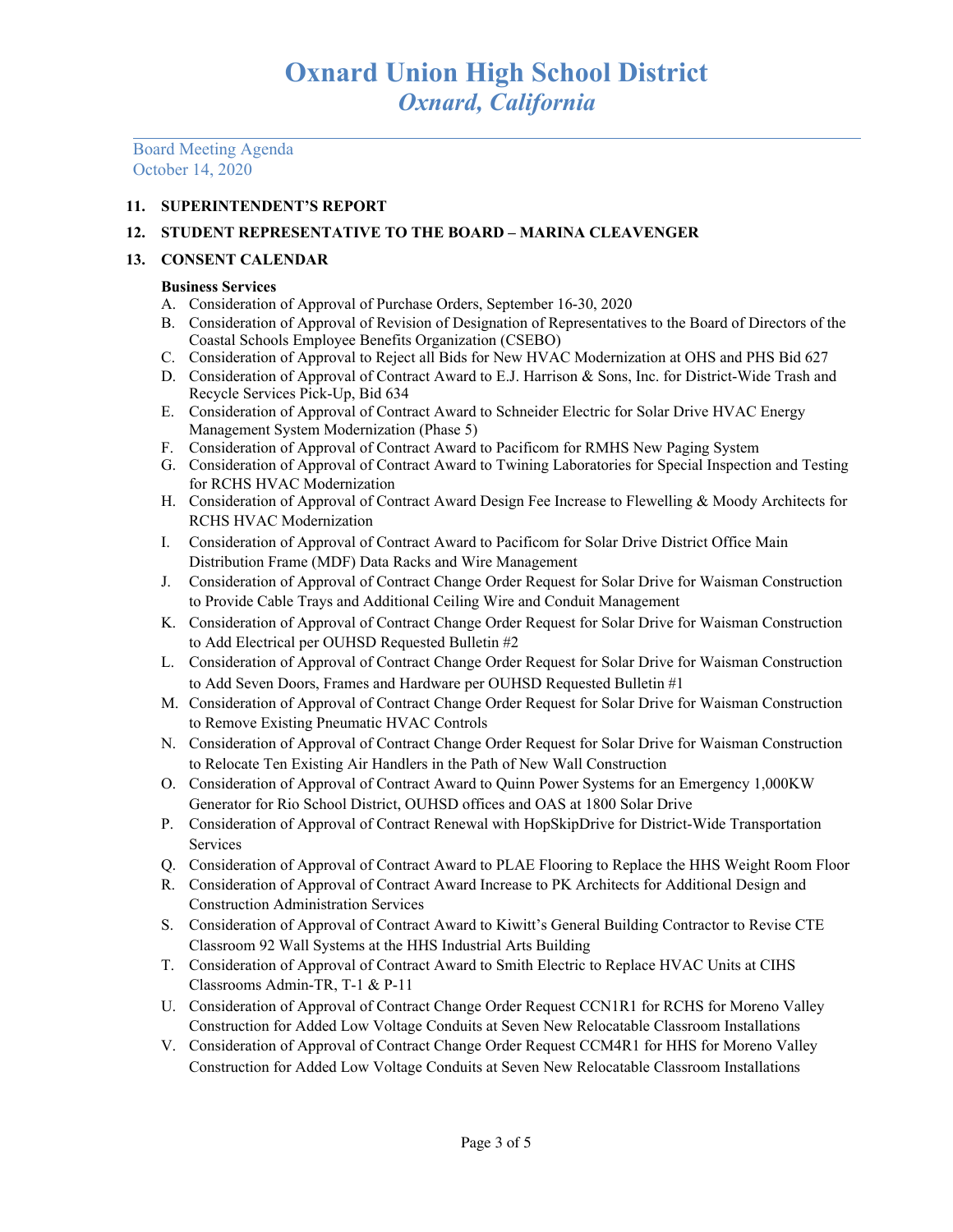- W. Consideration of Approval for Vendor All Phase Electric Supply Company to Provide Materials and Startup Support for Emergency Lighting & Battery Backup Systems for PAC and Culinary Arts Buildings at PHS
- X. Consideration of Approval for Contractor Day Wireless to Provide District Digital Radio Network Systems Installation for 1800 Solar Drive Building
- Y. Consideration of Approval for Contractor Interstate Restoration, LLC to Provide Rodent Mitigation Work for Room 68 at the RMHS Site
- Z. Consideration of Approval for Vendor Snap-On Tools to Supply Mechanic Hand Tools for District Transportation Shop
- AA.Consideration of Approval of FHS Custodial Position Addition

# **Educational Services**

- BB. Consideration of Approval of Additional 2020 Summer Graduates
- CC. Consideration of Approval of Quarterly Report on Williams Uniform Complaints for 1st Quarter
- DD.Consideration of Approval of Agreement between Oxnard Union High School District and Amplified IT for G Suite Enterprise

# **Human Resources**

EE. Consideration of Approval of Personnel Items

## **Board Policies**

- FF. Consideration of Revision of Oxnard Union High School District Board Bylaw 9324: *Minutes and Recordings* [Second Reading]
- GG.Consideration of Approval of Revision of Board Policy 4112.1: *Reemployment* [Second Reading]
- HH.Consideration of Approval of Revision of Board Policy 4135/4235/4335: *Soliciting and Selling* [Second Reading]
- II. Consideration of Approval of Revision of Board Policy 4218: *Dismissal/Suspension/Disciplinary Action* [First Reading]
- JJ. Consideration of Approval of Revision of Board Policy 4113.4: *Modified/Temporary Light Duty* [First Reading]

# **14. ACTION ITEMS**

## **Business Services**

A. Consideration of Approval of Contract Award for the Purchase of Carrier OptiClean Dual Mode Air Scrubber Units for Site Classrooms

## **Human Resources**

- B. Consideration of Approval of Employment on the Basis of a Provisional Internship Permit for Amelia Pecsok, Biological Sciences and Science: Chemistry Teacher, Grades 9-12, Hueneme High School Effective September 24, 2020
- C. Consideration of Approval of Request for a Waiver Pursuant to Education Code §44253.3 Certificate or Credential to Provide Instruction to Limited English Proficient (LEP) Students, Grades 9-12 for Lisset Perez, Assignment-CTE: Building & Construction Trades
- D. Consideration of Approval of Request to Hire Classified Position: *Clerical Assistant III-IEP*
- E*.* Consideration of Approval of Job Description Revision: *Coordinator of Special Education* [First Reading]
- F. Consideration of Approval of Job Description Revision: *Program Specialist-Special Education* [First Reading]